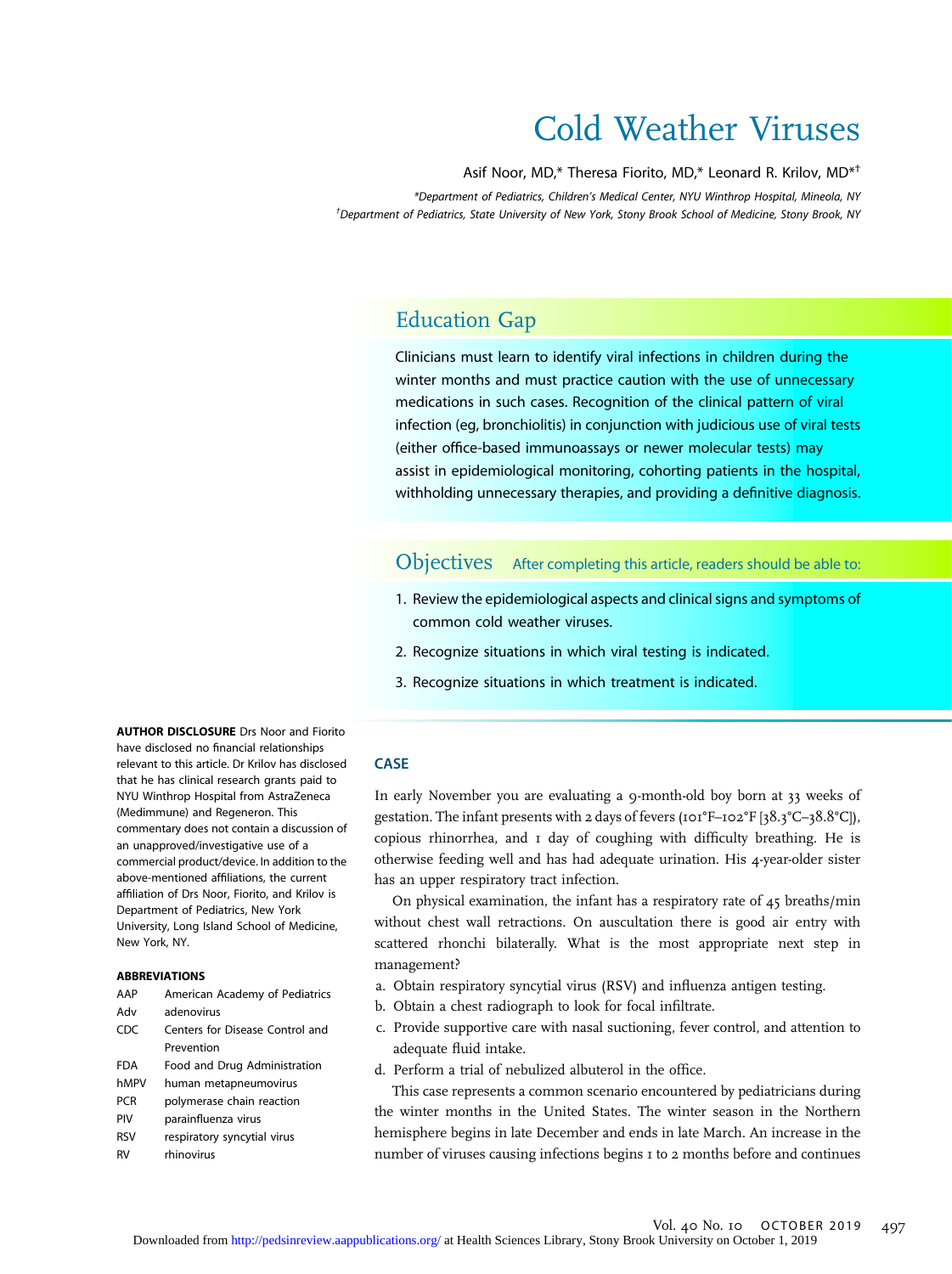for several weeks to months after the winter season. The reasons why cold weather is associated with a rise in viral infections is likely due a longer time spent indoors, the ability of certain viruses such as influenza to survive in cold temperatures, and low humidity. (1)

The infant in the previously described case has clinical bronchiolitis. The latest clinical practice guidelines (2) from the American Academy of Pediatrics (AAP) from 2014 recommend supportive care in patients with viral bronchiolitis [correct answer: c]. RSV is the most common cause and is responsible for 80% of bronchiolitis-associated hospitalizations in children. (3) Other cold weather viruses, such as influenza, parainfluenza virus (PIV) type 3, human metapneumovirus (hMPV), adenovirus (Adv), and rhinovirus (RV), also cause bronchiolitis illness. It is hard to distinguish RSV bronchiolitis from other causes of viral bronchiolitis based solely on history or physical examination findings.

The clinical practice guidelines do not recommend routine testing for viral bronchiolitis because it does not change management for the individual patient. However, the advent of newer multiplex polymerase chain reaction (PCR) assays can assist with a definitive diagnosis. Specific diagnosis can help in cohorting hospitalized children and provides objective data to limit the use of unnecessary medications. Chest radiographs are not routinely recommended because the presence of infiltrates does not correlate with disease severity or bacterial superinfection.

In this article we provide a review of common respiratory viral infections seen in the cold weather months. RSV and influenza account for most of these infections during the winter months and cause annual outbreaks from late fall to early spring. This review also includes other important viruses responsible for respiratory infection in children, ie, PIV (peak in fall and spring), hMPV (peak in late winter and fall but activity is seen throughout the year), respiratory Adv (throughout the year), and RVs (year-round, with increased prevalence from September through May) (Fig).

#### RESPIRATORY SYNCYTIAL VIRUS

#### Introduction

RSV is the most common cause of annual winter outbreaks of lower respiratory tract disease in infants and young children. Worldwide RSV is responsible for an estimated 3.4 million hospitalizations annually in children younger than 5 years. (4) Every year in the United States on average approximately 57,000 RSV-associated hospitalizations occur in children younger than 5 years, and the annual costs are approximately \$2.6 billion. (5)(6) Prematurity in infants, underlying chronic lung disease, and heart disease



July Aug Sep Oct Nov Dec Jan Feb March April May June

Figure. Duration of activity of common cold weather viruses. Respiratory syncytial virus (RSV) and influenza activity are seen only in the winter months; parainfluenza virus (PIV) types 1 and 2 are seen in fall and PIV-3 in spring; human metapneumovirus (hMPV) infections are seen throughout the year but peak in later winter and spring; and adenovirus is seen throughout the year, but epidemic respiratory adenovirus may occur in later winter and spring.

are risk factors for severe RSV infection in children; however, the largest number of RSV hospitalizations occur in healthy infants. The estimated RSV pneumonia-related mortality in the United States is 3.1 per 100,000 personyears in children younger than 1 year. (7)

Epidemiological Profile. RSV infection is primarily seen in the winter months throughout the United States except in Florida, where it extends throughout much of the year. Nationally, onset of the RSV season ranges from mid-September to mid-November, peaks from mid-December to mid-February, and the season offset occurs mid-April to mid-May. In tropical climates, peak RSV activity correlates with the rainy season. (8) RSV circulation also seems to differ for Hawaii based on limited data. An insufficient number of laboratories in Hawaii report RSV antigen and RSV PCR results to the National Respiratory and Enteric Virus Surveillance System, but RSV activity seems to be present throughout the year. In Texas, RSV activity begins typically in September or October and peaks in December or January.

Transmission. RSV is transmitted primarily via inoculation of nasopharyngeal mucosa or conjunctiva through direct contact with viral-containing secretions, fomites, or droplets. RSV can survive 4 hours on hands and fomites.

RSV spreads effectively through exposed family members. In a prospective study of families with an infant and older siblings, 44% of the families became infected with RSV within 3 months, and in almost all cases an older sibling (2–16 years old) introduced the virus into the family. (9) The incubation period is 2 to 8 days (Table).

#### Clinical Features

Primary Infection. Almost all children are infected with RSV at least once by 2 years of age. The primary infection in an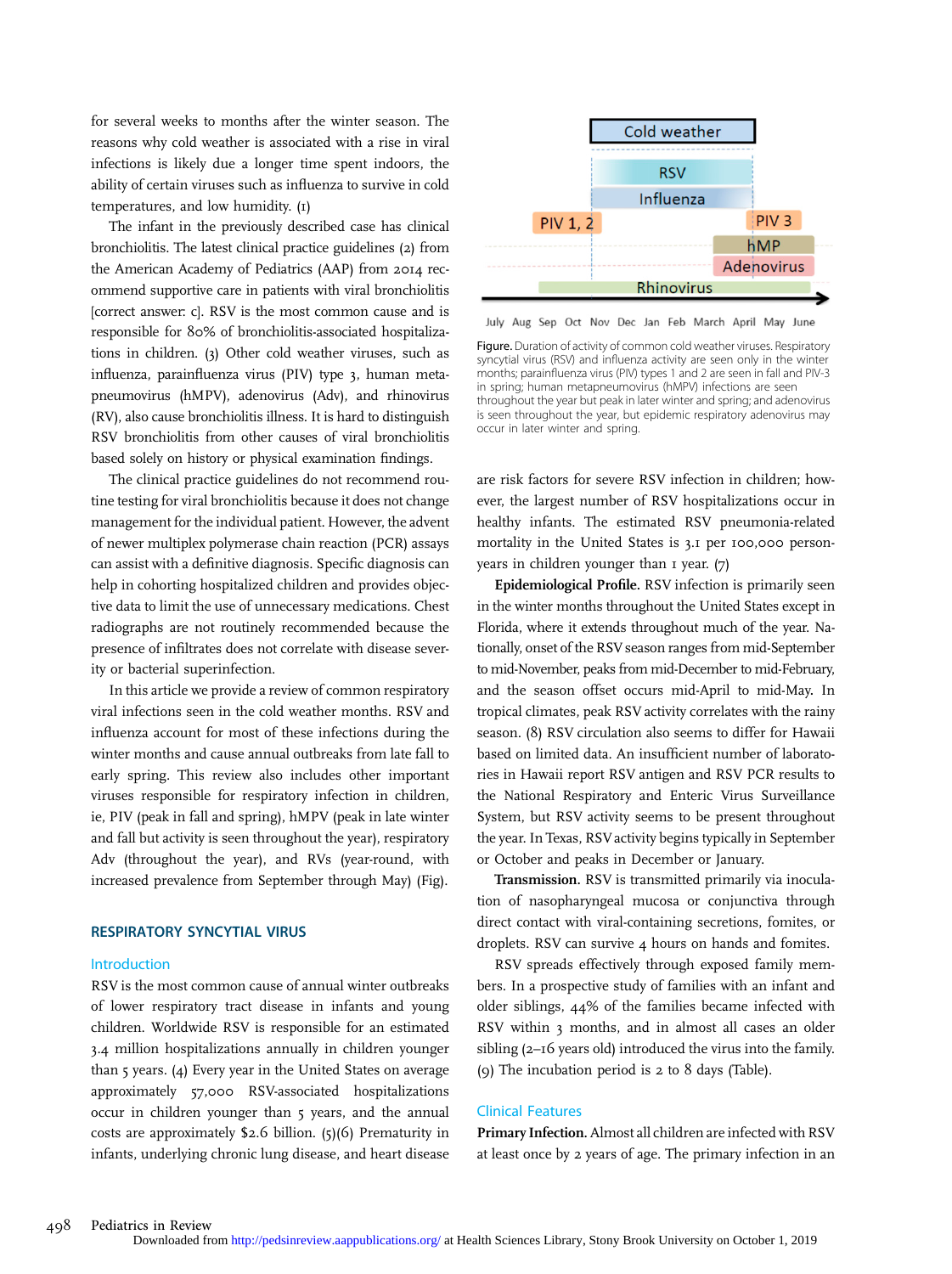| Supportive<br>$\text{Sp} \sim 95\%$<br>PCR<br>$2 - 3$<br>Activity is present throughout<br>cause respiratory disease<br>in immunocompromised<br>the year, strains 3 and 7<br>immunocompromised<br>Pneumonia, hepatitis,<br>Supportive (cidofovir<br>cystitis, colitis in<br>Fever (prolonged)<br>Laryngotracheitis<br>Hand hygiene<br>Conjunctivitis<br>Sn 83%-90%<br>Pneumonia<br>Cell culture<br>patients)<br>Pharyngitis<br>patients<br>PCR assay<br>Serology<br>Sp 98%<br>Other<br>$5 - 7$<br>in fall, PIV-3 in spring<br>PIV-1 and -2 are seen<br>and early summer<br>PIV-1 and -2: croup<br>(dexamethasone<br>PIV-3: bronchiolitis,<br>Sn 95%-100%<br>Sp 95%-100%<br>Hand hygiene<br>pneumonia<br>for croup)<br>Supportive<br>PCR assay<br>viral<br>$2 - 4$<br>year, peaks late winter<br>Present throughout the<br>and early spring<br>Viral pneumonia<br>Hand hygiene<br><b>Bronchiolitis</b><br>Congestion<br>Rhinorrhea<br>Supportive<br>PCR assay<br>Sn 94%<br>Sp 99%<br>Fever<br>5-9<br>(predominant strain B)<br>and January (predominant<br>Gastrointestinal symptoms<br>drug prophylaxis<br>Supportive or oseltamivin<br>strain A), ends early<br>Begins late December<br>Hand hygiene, annual<br>Sn 86%-100%<br>vaccination<br>Rapid antigen<br>Pharyngitis<br>PCR assay<br>spring<br>Myalgias<br>Sp 100%<br>Malaise<br>Sp 89%<br>Sn 54%,<br>Antiviral<br>Cough<br>Other<br>Fever<br>$2 - 3$<br>Begins early winter, peaks<br>January or February,<br>ends early spring<br>high-risk patients<br>Viral pneumonia<br>Palivizumab in<br>Hand hygiene<br>Rapid antigen<br><b>Bronchiolitis</b><br>Congestion<br>Cell culture<br>Rhinorrhea<br>Supportive<br>PCR assay<br>Sn 100%<br>Sp 89%<br>Other<br>Fever<br>$2 - 8$<br>Preferred method<br>Common clinical<br>of testing<br>period, d<br>Seasonality<br>Incubation<br>Prevention<br>features<br>Treatment | CHARACTERISTIC | RSν | <b>INFLUENZA</b> | HMPV | $\geq$ | <b>ADENOVIRUS</b> | RHINOVIRUS                                                                |
|----------------------------------------------------------------------------------------------------------------------------------------------------------------------------------------------------------------------------------------------------------------------------------------------------------------------------------------------------------------------------------------------------------------------------------------------------------------------------------------------------------------------------------------------------------------------------------------------------------------------------------------------------------------------------------------------------------------------------------------------------------------------------------------------------------------------------------------------------------------------------------------------------------------------------------------------------------------------------------------------------------------------------------------------------------------------------------------------------------------------------------------------------------------------------------------------------------------------------------------------------------------------------------------------------------------------------------------------------------------------------------------------------------------------------------------------------------------------------------------------------------------------------------------------------------------------------------------------------------------------------------------------------------------------------------------------------------------------------------------------------------------------------------------------------------------------------------------------------------------------------|----------------|-----|------------------|------|--------|-------------------|---------------------------------------------------------------------------|
|                                                                                                                                                                                                                                                                                                                                                                                                                                                                                                                                                                                                                                                                                                                                                                                                                                                                                                                                                                                                                                                                                                                                                                                                                                                                                                                                                                                                                                                                                                                                                                                                                                                                                                                                                                                                                                                                            |                |     |                  |      |        |                   | Year-round, with peak<br>in winter months,<br>September-May               |
|                                                                                                                                                                                                                                                                                                                                                                                                                                                                                                                                                                                                                                                                                                                                                                                                                                                                                                                                                                                                                                                                                                                                                                                                                                                                                                                                                                                                                                                                                                                                                                                                                                                                                                                                                                                                                                                                            |                |     |                  |      |        |                   |                                                                           |
|                                                                                                                                                                                                                                                                                                                                                                                                                                                                                                                                                                                                                                                                                                                                                                                                                                                                                                                                                                                                                                                                                                                                                                                                                                                                                                                                                                                                                                                                                                                                                                                                                                                                                                                                                                                                                                                                            |                |     |                  |      |        |                   | Common cold with nasal                                                    |
|                                                                                                                                                                                                                                                                                                                                                                                                                                                                                                                                                                                                                                                                                                                                                                                                                                                                                                                                                                                                                                                                                                                                                                                                                                                                                                                                                                                                                                                                                                                                                                                                                                                                                                                                                                                                                                                                            |                |     |                  |      |        |                   | discharge and cough<br>Increased severity and<br>duration of asthma       |
|                                                                                                                                                                                                                                                                                                                                                                                                                                                                                                                                                                                                                                                                                                                                                                                                                                                                                                                                                                                                                                                                                                                                                                                                                                                                                                                                                                                                                                                                                                                                                                                                                                                                                                                                                                                                                                                                            |                |     |                  |      |        |                   |                                                                           |
|                                                                                                                                                                                                                                                                                                                                                                                                                                                                                                                                                                                                                                                                                                                                                                                                                                                                                                                                                                                                                                                                                                                                                                                                                                                                                                                                                                                                                                                                                                                                                                                                                                                                                                                                                                                                                                                                            |                |     |                  |      |        |                   | Reported separate or<br>with enterovirus<br>Sn 90%-100%                   |
|                                                                                                                                                                                                                                                                                                                                                                                                                                                                                                                                                                                                                                                                                                                                                                                                                                                                                                                                                                                                                                                                                                                                                                                                                                                                                                                                                                                                                                                                                                                                                                                                                                                                                                                                                                                                                                                                            |                |     |                  |      |        |                   | infants likely represents<br>infection within 30 d<br>Rhinovirus + PCR in |
|                                                                                                                                                                                                                                                                                                                                                                                                                                                                                                                                                                                                                                                                                                                                                                                                                                                                                                                                                                                                                                                                                                                                                                                                                                                                                                                                                                                                                                                                                                                                                                                                                                                                                                                                                                                                                                                                            |                |     |                  |      |        |                   |                                                                           |
|                                                                                                                                                                                                                                                                                                                                                                                                                                                                                                                                                                                                                                                                                                                                                                                                                                                                                                                                                                                                                                                                                                                                                                                                                                                                                                                                                                                                                                                                                                                                                                                                                                                                                                                                                                                                                                                                            |                |     |                  |      |        |                   |                                                                           |
|                                                                                                                                                                                                                                                                                                                                                                                                                                                                                                                                                                                                                                                                                                                                                                                                                                                                                                                                                                                                                                                                                                                                                                                                                                                                                                                                                                                                                                                                                                                                                                                                                                                                                                                                                                                                                                                                            |                |     |                  |      |        |                   | Hand hygiene                                                              |
|                                                                                                                                                                                                                                                                                                                                                                                                                                                                                                                                                                                                                                                                                                                                                                                                                                                                                                                                                                                                                                                                                                                                                                                                                                                                                                                                                                                                                                                                                                                                                                                                                                                                                                                                                                                                                                                                            |                |     |                  |      |        |                   | Investigational: interferon-y,<br>pleconaril                              |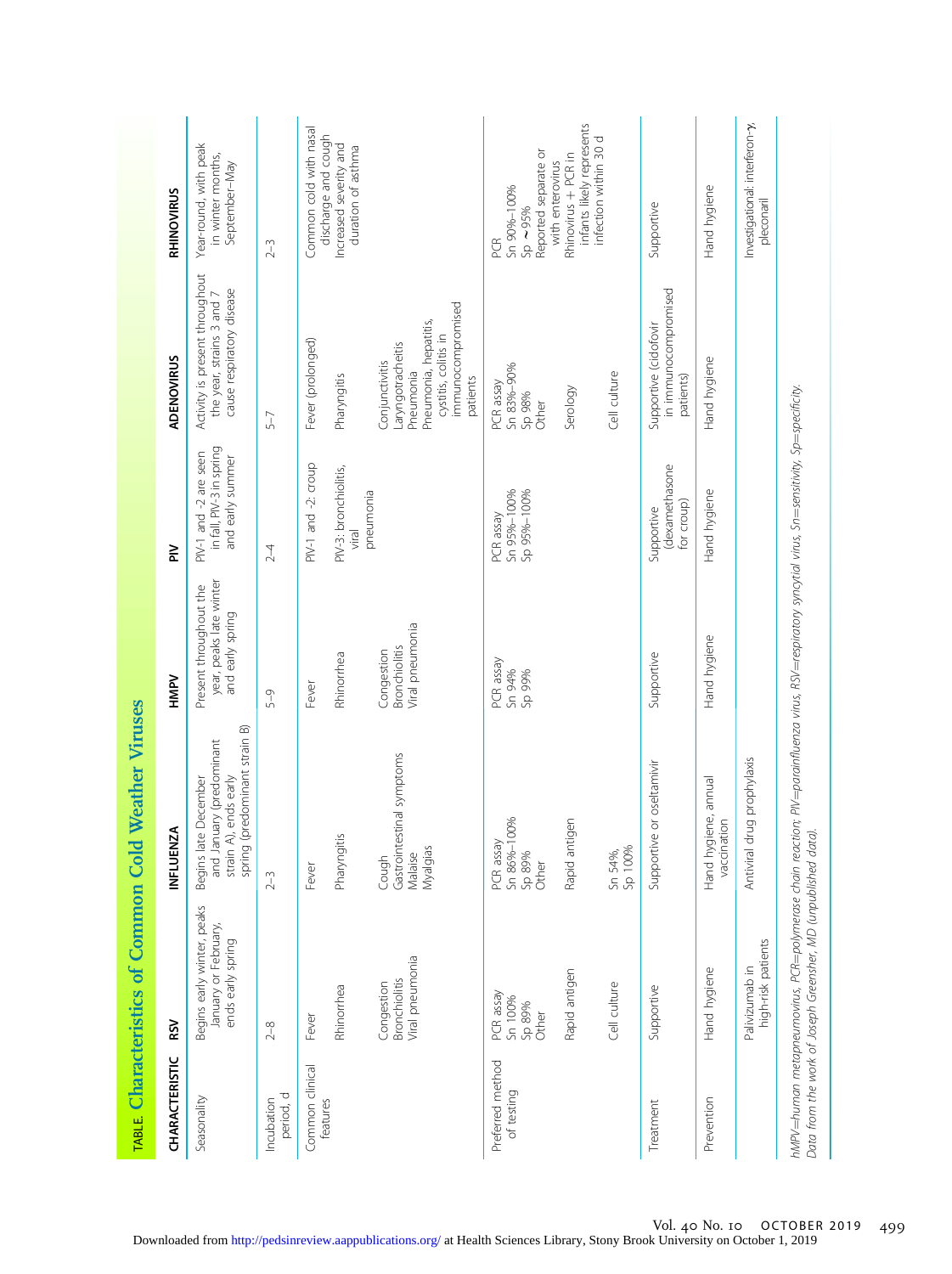infant is almost always symptomatic, ranging from mild upper respiratory tract symptoms to severe bronchiolitis. A 2- to 4-day illness with low-grade fevers, rhinorrhea, and nasal congestion (upper respiratory tract symptoms) is followed by cough, tachypnea, and increased respiratory effort manifested by subcostal, intercostal, supraclavicular retractions; nasal flaring; and grunting (lower respiratory tract symptoms). (10) Bronchiolitis is more commonly the manifestation of primary RSV infection in infants as opposed to young children 2 to 5 years of age. Lower respiratory tract disease occurs more frequently in children with underlying cardiopulmonary disease, those in closed populations such as group child care centers, and children of American Indian and Alaskan native background. Viral pneumonia in RSV infection can coexist with bronchiolitis without evidence of secondary bacterial infection.

Course of Illness. The course of bronchiolitis varies and may require serial observations to adequately assess illness acuity. The decision to hospitalize an infant with RSV infection can be challenging. Among the more consistent and reliable findings in severe RSV disease are decreased oxygen saturations; therefore, hypoxia (oxygen saturation £90%) in an infant should be considered an indication for further inpatient monitoring. Rapid fluctuations in clinical manifestations are characteristic of RSV; therefore, serial assessments in either the office or the hospital are helpful.

Typical Findings on Examination and Chest Radiography. The auscultatory findings of bilateral crackles and scattered wheezing may be present on the initial examination and absent thereafter; this variability in physical examination findings within hours is characteristic of RSV infection. The chest radiography findings in RSV infection include hyperinflation with hyperlucency of the lungs, flattened diaphragm, and peribronchial thickening. Patchy areas of atelectasis may be present, more frequently in the right middle and upper lobes. Areas of atelectasis may be large and misinterpreted as consolidation. The current AAP guidelines do not recommend a routine chest radiograph because bronchiolitis is diagnosed based on clinical and physical clues and the radiography findings do not aid in management decisions. In fact, the finding of an infiltrate may increase the risk of inappropriate antibiotic drug use. Bacterial pneumonia in infants with bronchiolitis without consolidation is unusual. Antibiotic drug therapy may be justified in rare cases of bronchiolitis in which intubation and mechanical ventilation for respiratory failure are required.

Complications. Apnea may be present at the onset of illness in 1% to 20% of hospitalized infants. Most of the infants do not have apnea later in the course of infection or with subsequent infections. Apnea is more frequent in

premature infants, at young chronological age  $(\leq_{1} 2$  months), and in infants with a history of apnea of prematurity.

Coinfection with bacterial pathogens is rare in RSV infection and was found in 1.2% of children infected with RSV in 1 study. (11) Urinary tract infection is the most frequent secondary bacterial infection. Respiratory disease from bacterial coinfection with Streptococcus pneumoniae or Staphylococcus aureus is uncommon. Codetection of RSV with other viral pathogens is seen in approximately one-third of the cases using multiplex PCR assay; however, the significance of this finding on morbidity and length of stay is not clear. (12)

#### **Diagnosis**

A presumptive diagnosis of RSV infection is made based on either upper respiratory tract symptoms or bronchiolitis in infants and young children in the winter months. Routine testing of outpatients and hospitalized patients with bronchiolitis is not recommended in the clinical practice guidelines.

When to Test? Clinically it is not possible to distinguish between different viruses as the cause of bronchiolitis. Therefore, viral testing is useful for epidemiological monitoring, cohorting patients in the hospital, and providing a definitive diagnosis. In this era of antimicrobial stewardship, use of viral testing has shown mixed results in limiting antibiotic drug use. In our institution, stewardship efforts to reduce antibiotic drug use in confirmed RSV infection were possible with the availability of these objective data. (13)

What Tests to Use? During the past 5 to 10 years, the availability of multiplex PCR has proved to be the most sensitive method of viral detection. Other methods for RSV detection, although less commonly available, include standard culture or shell viral assay as well as immunoassays. Antigen detection assays for RSV are less sensitive than PCR but have good specificity and are less expensive.

There are 6 commercially available multiplex PCR assays (nested PCR), with sensitivity and specificity of 100% and 89%, respectively, with some variability in performance. (14) The average duration of RSV detected by PCR is approximately 11 days, but it can be up to 4 weeks in young infants and immunocompromised older children. Given the increased sensitivity of PCR, it can detect low-level asymptomatic shedding in the convalescent phase from a previous RSV infection, although prolonged asymptomatic shedding is not as common as seen with other viruses, such as RV. (15)

A dipstick immunoassay from a nasopharyngeal specimen allows the capture and visual detection of RSV fusion protein, which can be used as a rapid test in the office setting. It can provide results in 15 minutes and has pooled sensitivity and specificity of 81% and 97%, respectively, in children. (16)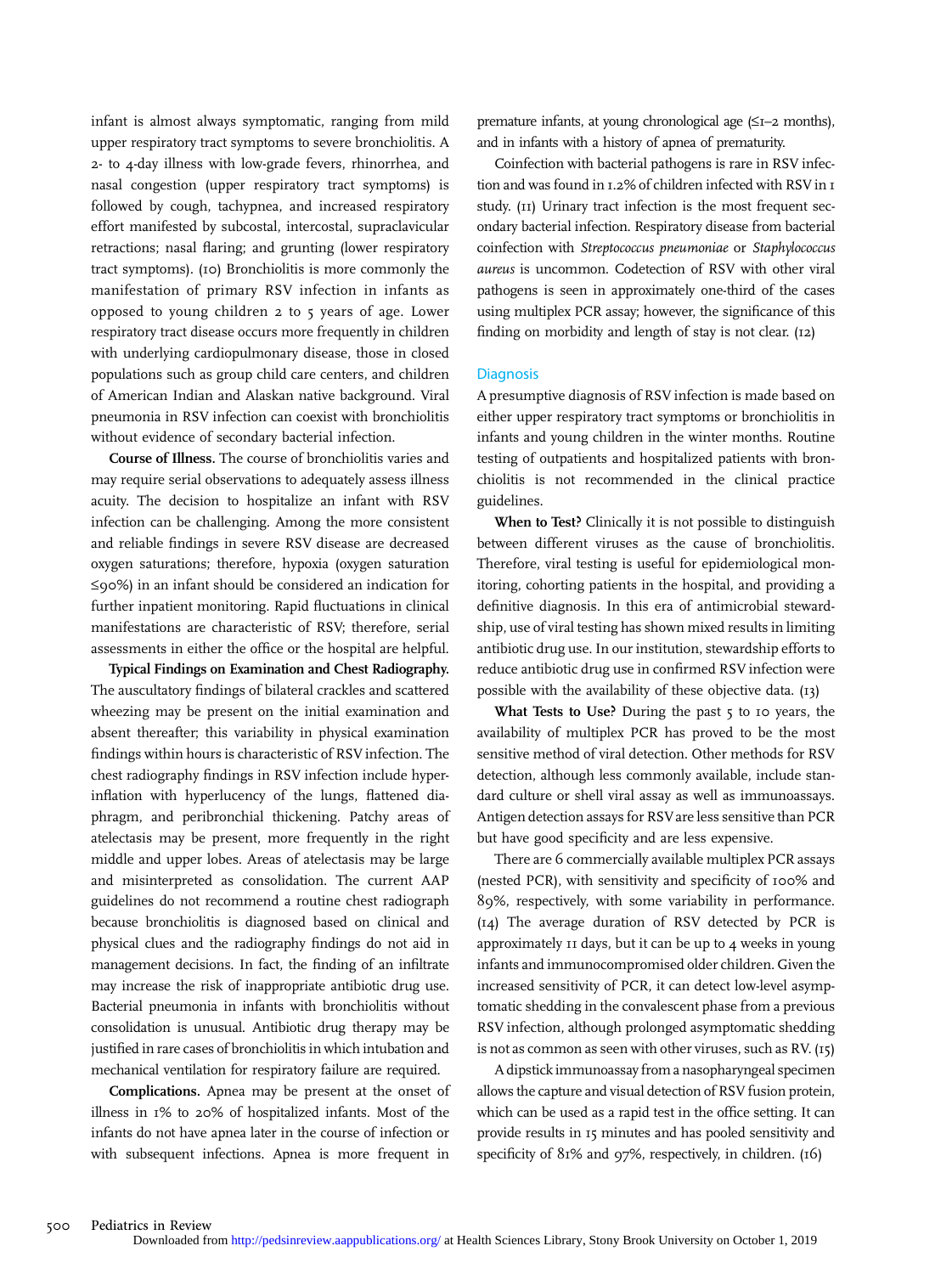Serological testing is reserved for epidemiological research purposes because it is generally not helpful in the diagnosis of acute RSV infection. In the past, viral culture was the standard, but it takes 3 to 5 days to observe a syncytial cytopathic effect, in addition to the expertise required.

#### **Treatment**

The mainstay of treatment in infants and young children with RSV infection is supportive care, mainly attention to hydration and respiratory support. The use of bronchodilators, corticosteroids, or inhaled hypertonic saline is not recommended by the clinical practice guidelines because no benefit has been confirmed with these treatment modalities.

When to Use Ribavirin? Ribavirin is a nucleoside analogue that is Food and Drug Administration (FDA) approved for the treatment of RSV via small particle aerosol. However, it is not recommended because of unproven efficacy, expense, and potential untoward adverse effects from environmental exposure. Its use in RSV infection is limited to severely immunocompromised hosts with severe RSV infection, and even in these patients the question of benefit remains.

#### Prevention

Prophylaxis. Immunoprophylaxis against RSV is attainable with palivizumab. It is the only product available to reduce the risk of RSV infection. It is a humanized monoclonal antibody that targets a highly conserved epitope on the RSV F glycoprotein. Two randomized, multicenter, double-blind, placebo-controlled trials have shown a reduction in RSVrelated hospitalization by  $50\%$  to  $55\%$ . (17)(18) It was approved by the FDA in 1998.

The current AAP guidelines recommend prophylaxis with palivizumab in:

- 1. Otherwise healthy infants who were born at less than 29 weeks 0 days of gestation plus 12 months or younger at the start of the RSV season. (19)
- 2. Infants in their first year after birth who have chronic lung disease using the definition of a requirement for supplemental oxygen through the first 28 days of life and again in their second year of life if they continue to require medical therapy (largely oxygen) for chronic lung disease within 6 months of the onset of the RSV season.
- 3. Infants younger than 12 months with acyanotic or cyanotic heart disease who are receiving medication to control heart failure and will require cardiac surgery.

Palivizumab is administered intramuscularly at a dose of 15 mg/kg once every 30 days throughout the RSV season up to 5 doses. Currently, studies of monoclonal preparations with longer half-life and increased affinity for the virus are underway and, if successful, could allow prophylaxis with a single dose.

Improved understanding of the structure of RSV and the importance of the prefusion protein has led to a tremendous increase in RSV vaccine development during the past decade. Approximately 60 vaccine candidates are in different stages of development. This vaccine pipeline is diverse and promising, and a safe and effective vaccine may well be available in the next 5 to 10 years.

Another important aspect of prevention of RSV infection in high-risk infants is education of caregivers on hand hygiene, avoidance of crowded places, and reduction of secondhand smoke exposure. Palivizumab does not have a role in treatment of RSV infection or in preventing nosocomial transmission of infection.

#### INFLUENZA VIRUS

#### Introduction

Influenza infection typically occurs during the late fall through early spring in the United States, peaking typically in February in most of the country. (20) Influenza is a significant cause of morbidity and mortality in children. (20)(21) Symptoms of uncomplicated infection typically include fever, chills, headache, malaise, myalgia, and nonproductive cough. Nasal congestion, sore throat, otitis media, and myositis may also occur. Nausea, vomiting, and diarrhea are more common in children than in adults. (22) However, young children (<5 years of age) commonly present only with signs of a febrile upper respiratory tract infection, whereas older children  $(≥5$  years of age) may additionally report headache, malaise, and myalgia. In infants, influenza can cause various lower respiratory tract infections, including croup, bronchiolitis, and/or pneumonia. (23)

Prompt identification of high-risk persons with influenza infection is crucial because they are at increased risk for complications. High-risk persons include children younger than  $\frac{1}{2}$  years (and especially  $\lt$  2 years, who have higher rates of hospitalization for complications), those with chronic disease (including, but not limited to, asthma, sickle cell disease, diabetes mellitus, cerebral palsy, seizure disorders, and moderate to severe developmental delay), immune compromise, and morbid obesity (BMI  $\geq$ 40). (20) Complications of influenza may include secondary bacterial infections (most commonly S aureus, group A Streptococcus, and S pneumoniae), myocarditis, encephalitis, respiratory failure, shock, and/or a sepsislike illness.  $(23)$ 

#### **Diagnosis**

The Centers for Disease Control and Prevention (CDC) advocates clinically diagnosing influenza infection based on signs and symptoms in the appropriate epidemiological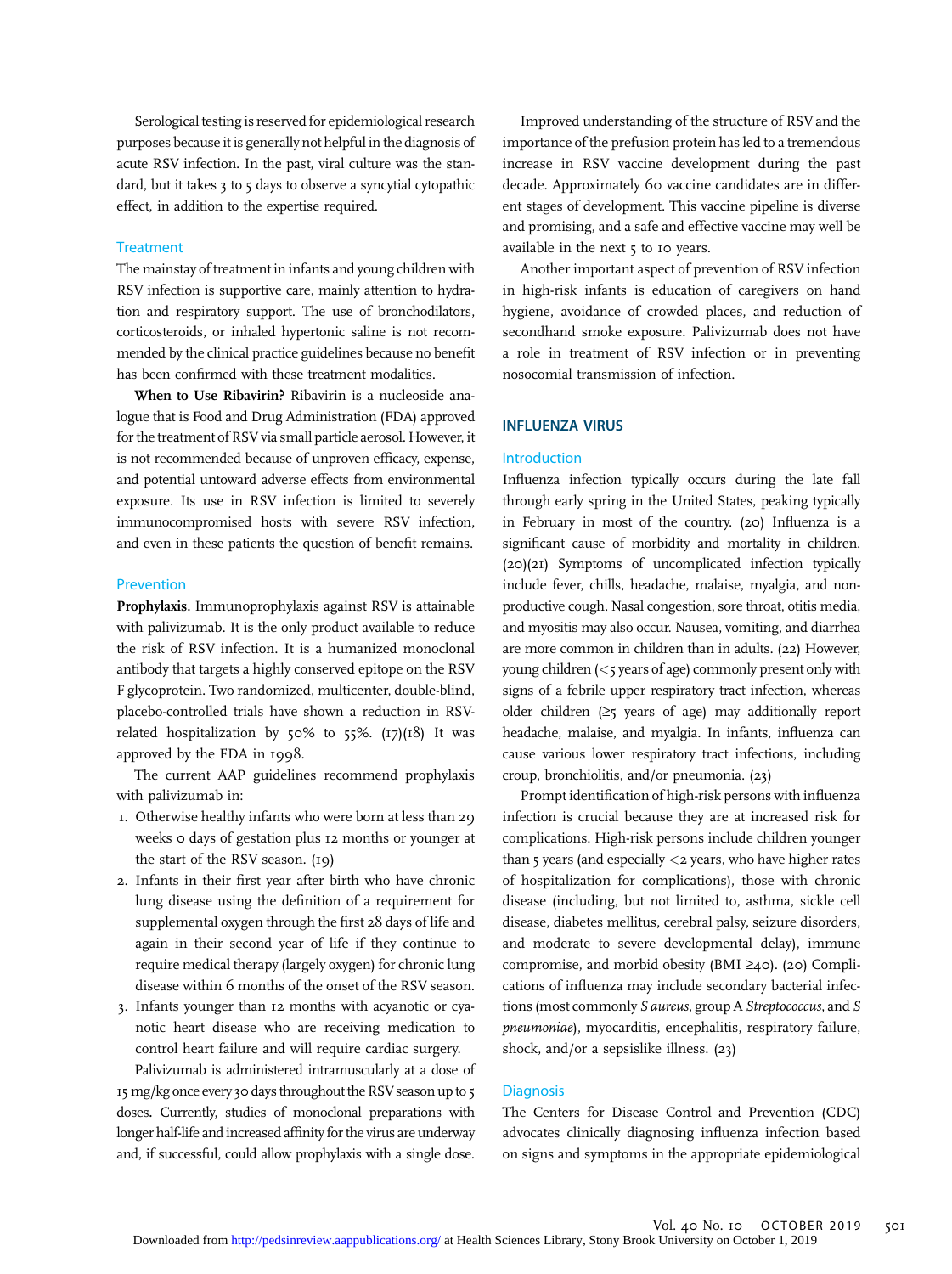setting. (24) An influenzalike illness is defined as fever (temperature  $\geq$ 100°F [ $\geq$ 37.8°C]), cough, and/or sore throat in the absence of another known cause. (23) Confirmation by diagnostic testing is not required, and neither should it delay initiation of antiviral medication. (25) However, clinical diagnosis of influenza in pediatrics is somewhat restricted because there are many shared signs and symptoms with other respiratory pathogens. Younger children (<6 years of age) have particularly greater overlap. (20) Furthermore, the epidemiology of coinfections with influenza remains difficult to assess secondary to lack of outpatient diagnostic information. (22)

These challenges can ideally be overcome with diagnostic testing, which can provide important clarifications about etiology. Specimens for diagnostic testing should ideally be collected within the first 72 hours of illness because the quantity of viral particles shed decreases as illness progresses. (23) Molecular assays, especially reverse transcriptase PCR tests, are highly accurate and considered the gold standard of testing. These assays can detect nucleic acids in respiratory specimens for extended periods and have improved sensitivity compared with rapid antigen detection assays. (26) Although less expensive and more available, clinicians must consider the heightened potential for false-negative results when using rapid antigen modalities during the peak of influenza season. The positive predictive value of rapid antigen tests will be lower during periods of low influenza activity. (27)

#### **Treatment**

Severity of disease, duration of symptoms, and presence of underlying conditions are important considerations when deciding to administer antiviral drug therapy. Antiviral drugs for influenza are most beneficial when started as close to illness onset as possible. The Infectious Diseases Society of America recommends prompt treatment (ideally,  $<$  48 hours from the start of symptoms) for patients in highrisk groups or those who are severely ill for  $I$  to  $\zeta$  days. (24) Recently, Malosh et al (28) reported the findings from a metaanalysis of 5 randomized controlled trials of early oseltamivir treatment. Oseltamivir treatment started within 24 hours of onset reduced illness duration significantly more than when started 24 to 48 hours after onset (22.8 versus 4.4 hours). Oseltamivir, a neuraminidase inhibitor, acts as a competitive inhibitor by binding in the enzyme's active site. The primary function of the neuraminidase enzyme in the life cycle of influenza viruses is to remove sialic acid residues from the surface of the infected cell and from mucins in the respiratory tract, facilitating the release of newly synthesized virus particles and allowing the virus to spread. Early blockade of this activity by neuraminidase inhibitors prevents virion budding

and leads to aggregation of viruses on the cell surface, preventing subsequent infection of new cells.

Any person requiring hospitalization for influenza should be treated empirically because they are at greater risk for complications. In hospitalized patients, treatment with oseltamivir up to 96 hours after illness onset has been shown to reduce severe clinical outcomes. In patients with prolonged illnesses, clinical judgment should guide the need to extend treatment beyond 5 days. (29) In the outpatient setting, patients who are not at high risk should be considered for treatment only if presenting within 48 hours of illness onset because it may also provide some benefit (eg, a shorter duration of illness).  $(24)(25)$ 

There are 3 antiviral medications currently available to treat influenza in children: oral oseltamivir (treatment in infants 1–8 months old: 3 mg/kg per dose twice daily; 9–11 months old: 3.5 mg/kg per dose twice daily; children 12–23 months old: weight  $\leq$ 15 kg: 30 mg twice daily for 5 days, weight  $>15-23$  kg: 45 mg twice daily for 5 days; and children  $\geq$ 2–12 years old and adolescents: weight  $\leq$ 15 kg: 30 mg twice daily for 5 days, weight  $>15-23$  kg: 45 mg twice daily for 5 days, weight  $>$ 23–40 kg: 60 mg twice daily for 5 days, weight  $>$ 40 kg: 75 mg twice daily for 5 days; prophylaxis is not recommended  $\langle 3 \rangle$  months of age,  $>3 \rangle$  months the dose is same as treatment and the duration is  $7$  days), inhaled zanamivir (children  $\geq$ 5 years old and adolescents: 2 inhalations [10 mg] once daily for 10 days), and, most recently, intravenous peramivir (children  $\geq$  years old: 12 mg/kg as a single dose; maximum dose: 600 mg per dose; adolescents: 600 mg as a single dose). All 3 of these medications inhibit viral neuraminidase activity and prevent viral release from host cells. To date, resistance has not been a clinically significant occurrence. (20)(22)(23) A new antiviral agent, baloxavir was approved in October 2018 for use in patients older than 12 years with uncomplicated influenza. It is a capdependent endonuclease inhibitor and requires single-dose administration. As per the AAP recommendations, oseltamivir is the drug of choice for the treatment of influenza in children and may be used in infants 14 days and older, although there is limited efficacy and safety data in children younger than 3 months. (29) The FDA approves treatment with oseltamivir for children as young as 2 weeks. (30) Peramivir is approved for acute influenza in children 2 years and older. Zanamivir, administered by disk inhaler, may be used as an alternative in children 7 years and older. Recommended treatment dosages vary by the weight of the child.

The most common adverse events experienced with oseltamivir and peramivir use include vomiting and nausea. Zanamivir is licensed only for use in persons without underlying respiratory or cardiac disease. Less common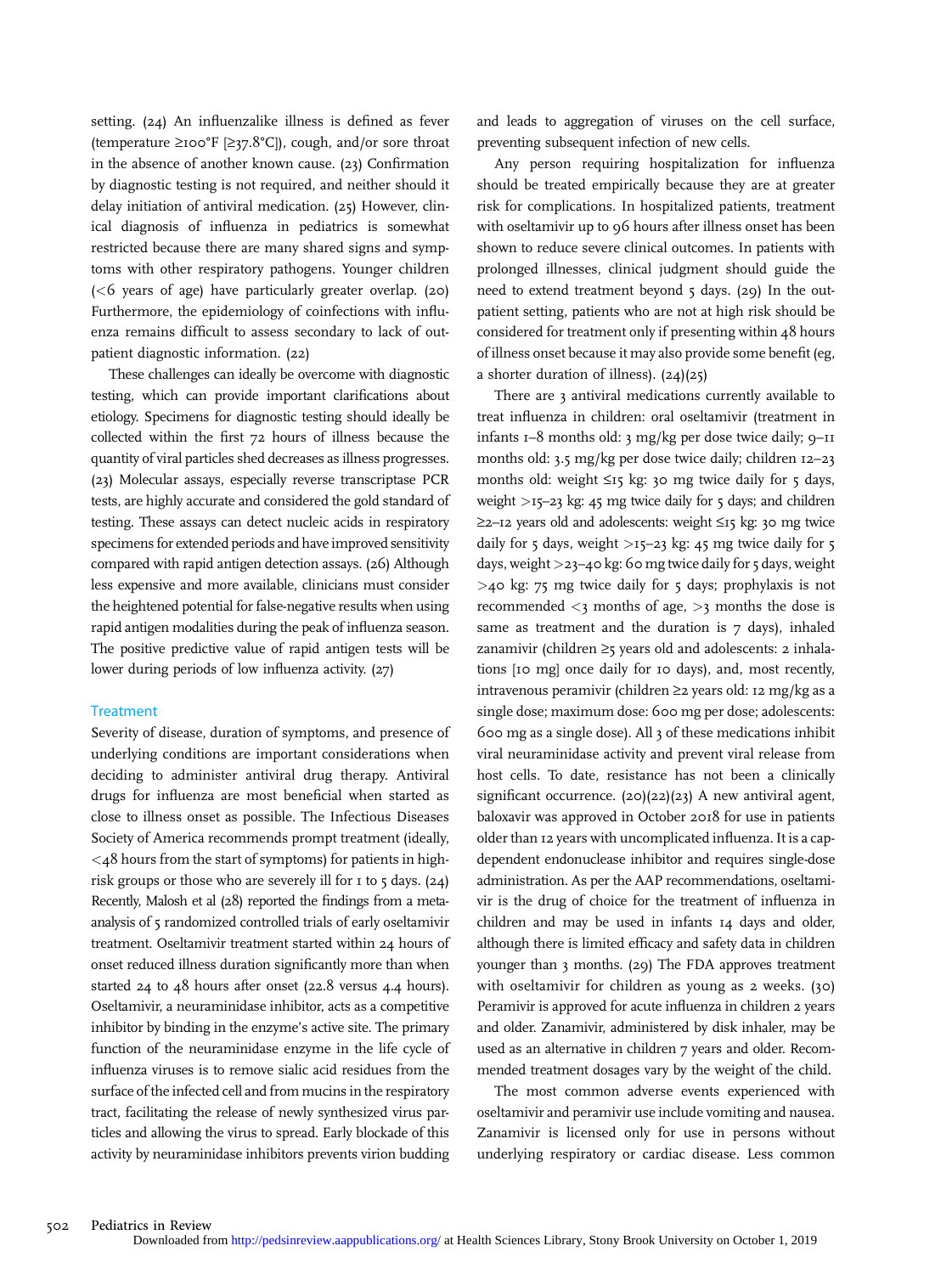adverse events of zanamivir may include diarrhea, nausea, sinusitis, bronchitis, cough, headache, dizziness, and ear, nose, and throat infections. (30)

#### Prevention

The best preventive measure against influenza is seasonal, yearly vaccination for children 6 months and older. (22) There are 2 forms of the vaccine: an inactivated form administered intramuscularly and a live-attenuated form administered intranasally. (23) In previous influenza seasons, the Advisory Committee on Immunization Practices recommended exclusive use of the inactivated influenza vaccine after data showed decreased effectiveness (especially for H1N1 influenza strains) with use of the intranasal formulation. Currently, there is new evidence to support the use of a reformulated live-attenuated formulation, and the Advisory Committee on Immunization Practices has voted to recommend both vaccines for protection for the 2018-2019 season. (21) However, the AAP strongly recommends preferential use of the inactivated vaccine. (31) Influenza vaccine effectiveness is moderate, and a history of influenza vaccination in the season does not exclude an influenza diagnosis. Individuals with egg allergies may safely receive the vaccine without any additional precautions.

Chemoprophylaxis with antiviral medication is not a substitute for influenza vaccination. When deciding whether to administer chemoprophylaxis, the exposed person's risk of complications and the type and duration of contact should be considered. Oseltamivir is FDA approved for chemoprophylaxis of influenza in children 3 months and older. Zanamivir is approved for chemoprophylaxis of influenza in children 5 years and older. Peramivir is not currently approved for preventive use in children. (24)(25)

To achieve maximum efficacy, antiviral drugs for preexposure chemoprophylaxis must be taken for the duration of influenza exposure. However, extended use of these drugs may select for resistance, and the adverse effects associated with prolonged use are unclear. Oseltamivir use for up to 42 days has been well tolerated, but there are no published data available for longer regimens. (32) Preexposure chemoprophylaxis should be reserved for persons at very high risk for complications.

Postexposure chemoprophylaxis is indicated within 48 hours for close contacts of a person with influenza and is typically given for 10 days after the reported exposure. Candidates include unvaccinated household members or other close contacts at higher risk for complications. Note that persons receiving chemoprophylaxis may still acquire influenza infection and be potentially able to transmit influenza virus. (23)(24)(25)

#### PARAINFLUENZA VIRUS

Among the PIVs, the most common type is PIV-3, acquired by two-thirds of infants by 12 months of age. (33) PIV-1 infections occur most commonly in the fall as the weather turns colder. PIV-2 disease has more sporadic seasonal activity, and PIV-3 is most prominent during spring and summer but may continue into the colder months of fall. (33)(34) The seasonality and clinical manifestations of PIV-4 infection are less well described. (35) Most PIV infections affect the tracheobronchial and lower respiratory tracts, but influenzalike illnesses have also been reported. PIV-1 is the major cause of croup (laryngotracheobronchitis), and, less commonly, PIV-2 has been isolated. (34)(35) PIV-3 is associated with pneumonia and bronchiolitis. (35) Seasonal PIV epidemics cause up to 75% of croup. (36) Reinfection with PIV is common because immunity is transient, but reinfections are typically milder and limited to the upper respiratory tract. As with other viruses, reverse transcriptase PCR assays are the most sensitive diagnostic method for detection of PIV. Currently, there is no vaccine available against PIV. Treatment is supportive because most PIV infections are selflimited. There are no specific therapies available for PIV, although several are in development. (33)(35) For example, an experimental antiviral, DAS181, is a sialidase fusion protein that cleaves the sialic acid–containing receptors of PIV in respiratory cells. It has been reported to successfully treat PIV in patients with hematopoietic cell and lung transplant when considered for compassionate use. For mild croup, dexamethasone given as a single oral dose has been shown to improve symptoms.

#### ADENOVIRUS

Although Adv infections occur year-round, epidemic respiratory disease may occur in the winter and early spring. (37)(38) Respiratory Adv infection has a broad spectrum of presentation, ranging from symptoms of "the common cold" to pneumonia. Adv may also cause pharyngitis/tonsillitis, keratoconjunctivitis, croup, bronchiolitis, otitis media, hepatitis, gastroenteritis, meningitis, or encephalitis. (39) The latter 2 infections are more common in young infants and the immunocompromised, 2 populations at high risk for developing severe disease secondary to lack of humoral immunity. (38)(40) PCR assays are the preferred diagnostic method; however, intermittent and persistent shedding after Adv infections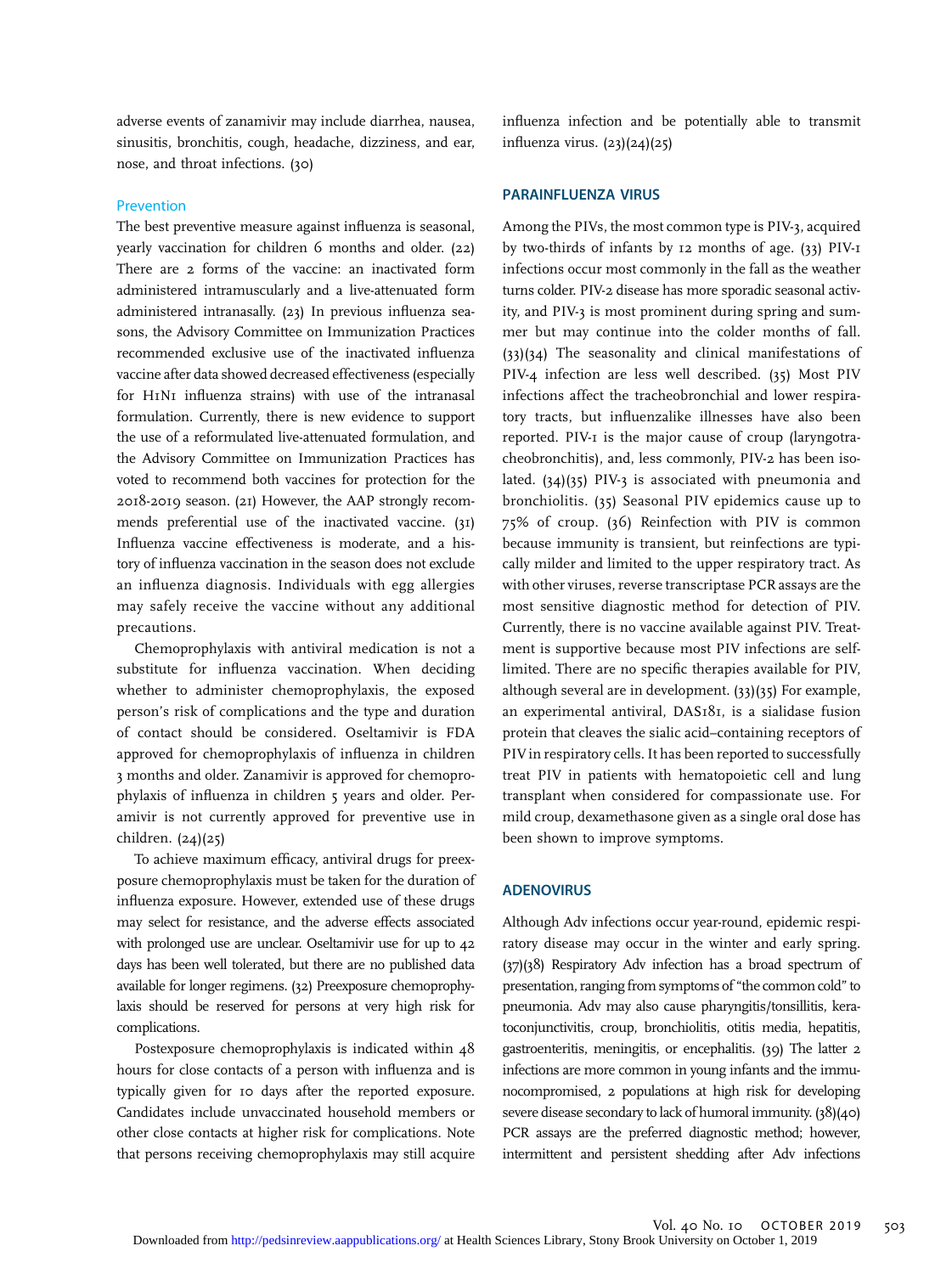may pose a challenge in interpreting PCR results. (39) Furthermore, immunocompromised hosts may shed the virus for weeks or longer. (38) Studies have shown that detection of Adv DNA in peripheral blood is indicative of a high risk of disseminated disease. (41) Treatment is supportive. (39) There is a live, oral Adv vaccine, targeted for serotypes 4 and 7, approved by the FDA in 2011 for exclusive use in military personnel aged 17 to 50 years at higher risk for lower respiratory tract infection from these serotypes. (38) Several studies have shown limited treatment success using various antiviral drugs, including cidofovir and ribavirin. (37) Cidofovir use is generally reserved for immunocompromised patients with severe, life-threatening infections. In a study of neonatal Adv infections, ribavirin or cidofovir treatment did not improve outcomes. (42)

#### HUMAN METAPNEUMOVIRUS

hMPV is a paramyxovirus discovered in 2001 associated with respiratory tract disease in children. In temperate regions it is present throughout the year, with peaks in late winter and early spring.  $(43)$  The incubation period is 5 to 9 days. hMPV causes both upper and lower respiratory tract disease in children. Similar to RSV, the upper respiratory tract disease presents as rhinorrhea, cough, and fevers and the lower respiratory tract disease presents as bronchiolitis, croup, pneumonia, or asthma exacerbation. (44) In contrast to RSV, the rate of hMPV-related outpatient visits remains similar in older children compared with younger infants. Thus, hMPV causes clinically significant disease throughout early childhood similar to influenza. (43) In healthy children, viral shedding is usually 7 to 14 days, but in immunocompromised individuals it can be prolonged. (45) hMPV has been associated with neurologic manifestations, including febrile seizures, status epilepticus, and encephalopathy. (46) Molecular technology based on nucleic acid amplification assay can reliably diagnose hMPV infection. (47) The treatment is mainly supportive care. Ribavirin and oligoclonal immunoglobulins possess antihMPV in vitro activity, (48) but there is no proven benefit in management besides anecdotal reports in immunocompromised hosts. (49) There is no available vaccine or prophylactic antibody for prevention, but there are several candidates in development.

#### RHINOVIRUS

RVs are one of the most common causes of common cold and account for almost 50% of the upper respiratory tract infections in children and adults. (50)(51) RVs are members of the Enterovirus genus in the family Picornaviridae. Other members of the Enterovirus genus include polioviruses, Coxsackie viruses, and echoviruses. (52) RVs cause infections year-round, with seasonal peaks during the cold weather months, September through May. (53)

RV infections in any age group typically cause only mild upper respiratory tract illness. Children can have fever during the first 2 to 3 days and moderate enlargement of the anterior cervical lymph nodes. Illness generally lasts 5 to 7 days in adults, but it can persist for 10 to 14 days in children. RVs have been identified in several studies as the second most common viral infection identified in association with bronchiolitis after RSV. (54)(55) An infection with either RSV or RV that results in a wheezing illness during the first year of life is an independent risk factor for wheezing later in childhood. (56)(57) When RV is identified as the sole pathogen in a transplant recipient with lower respiratory tract infection, it can cause severe pneumonia with a clinical picture similar to that of influenza-associated pneumonia. (58)

The availability of multiplex PCR assays has revolutionized the diagnosis of RV. Because RVs have many nucleotide sequences in common among the RNA genomes of the various serotypes, especially in the noncoding region at the 5<sup>'</sup> end, the PCR assays have been designed and widely used for the detection of RVs, often in panels with other respiratory viruses. Some assays do not distinguish RVs from enteroviruses, whereas others are RV specific. (59)(60) Prolonged shedding can confound interpretation of a causal role in clinical settings (45) and is common in infants younger than 3 months.

There is no effective treatment available for "RV colds." Intranasal administration of interferon- $\alpha$  to the family members after symptoms appeared in the index case prevented 80% of the secondary RV cold cases. (61) The disadvantage of interferon- $\alpha$  prophylaxis is prolonged administration (>7 days needed) and repeated treatment produces an inflammatory response manifesting as nasal stuffiness, ulceration, and blood-tinged discharge. A capsidbinding agent, pleconaril, has in vitro antiviral activity against many enteroviruses and RVs, and phase 3 clinical trials on naturally acquired colds demonstrated some reduction in the severity and duration of several respiratory symptoms. (62)

Antihistamines, decongestants, and antitussives have not been shown to be effective in children with colds. (63) Development of a vaccine is hindered by the large number of serotypes and the serotype specificity of immunity.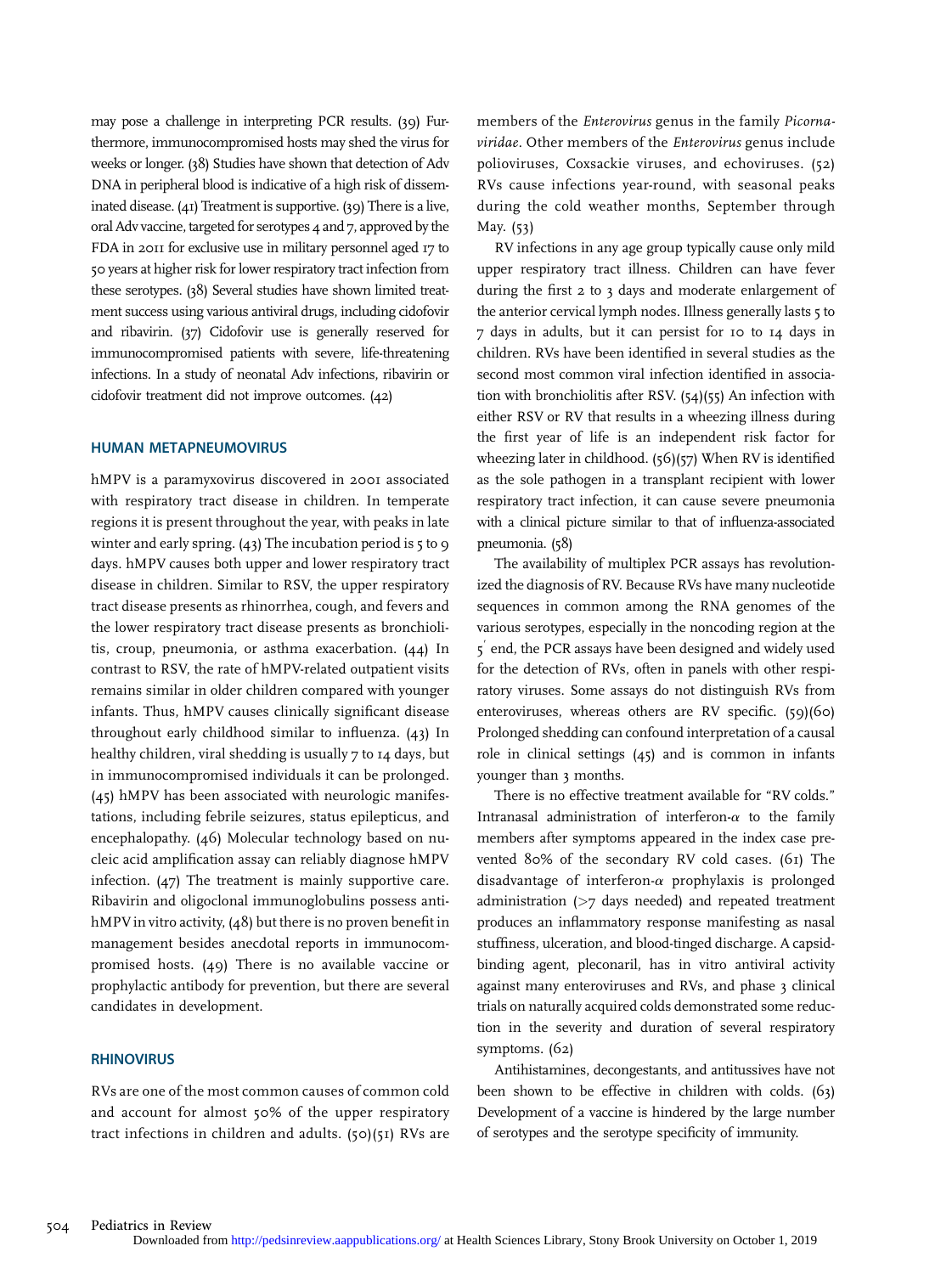### Summary

- Respiratory syncytial virus (RSV) and influenza account for most of the cold weather infections. Other important viruses responsible for respiratory infection in children include parainfluenza virus (peak in fall and spring), human metapneumovirus (peak in late winter and fall but activity is seen throughout the year), respiratory adenovirus (throughout the year), and rhinovirus (year-round with peak in cold weather).
- Based on strong clinical evidence, (5) RSV is the most common cause of bronchiolitis in infants and young children.
- Based on expert and consensus opinion, (2) clinicians should not routinely obtain radiologic or laboratory studies in cases of bronchiolitis. In addition, clinicians should not administer medications such as albuterol, epinephrine, and antibiotics in viral bronchiolitis.
- Based on analysis and interpretation of data, (19) palivizumab should be reserved for high-risk infants such as those born at or before 29 weeks of gestation, infants with chronic lung disease, and infants with congenital heart disease who continue to require treatment for their underlying condition until 24 months of age.
- Based on expert opinion, (24) influenza treatment should be considered in high-risk patients and in hospitalized children,

ideally within 48 hours of symptom onset. The antiviral agent of choice is oral oseltamivir.

- Based on strong evidence, (35) parainfluenza 1 and 2 are a major cause of croup in the fall, and primary management is supportive care.
- Based on consensus, (41) the mainstay of treatment in adenoviral infections is supportive care. There is limited evidence (38) for use of cidofovir, even in immunocompromised hosts.
- Based on strong research evidence, (44) human metapneumovirus is a paramyxovirus causing bronchiolitis illness similar to RSV, and there is no antiviral drug therapy available.
- Based on strong evidence, (50) rhinovirus is the most common cause of the "common cold" in children and adults. Its detection in the multiplex polymerase chain reaction may represent infection or asymptomatic shedding.

References for this article are at [http://pedsinreview.aappub](http://pedsinreview.aappublications.org/content/40/10/497)[lications.org/content/40/10/497.](http://pedsinreview.aappublications.org/content/40/10/497)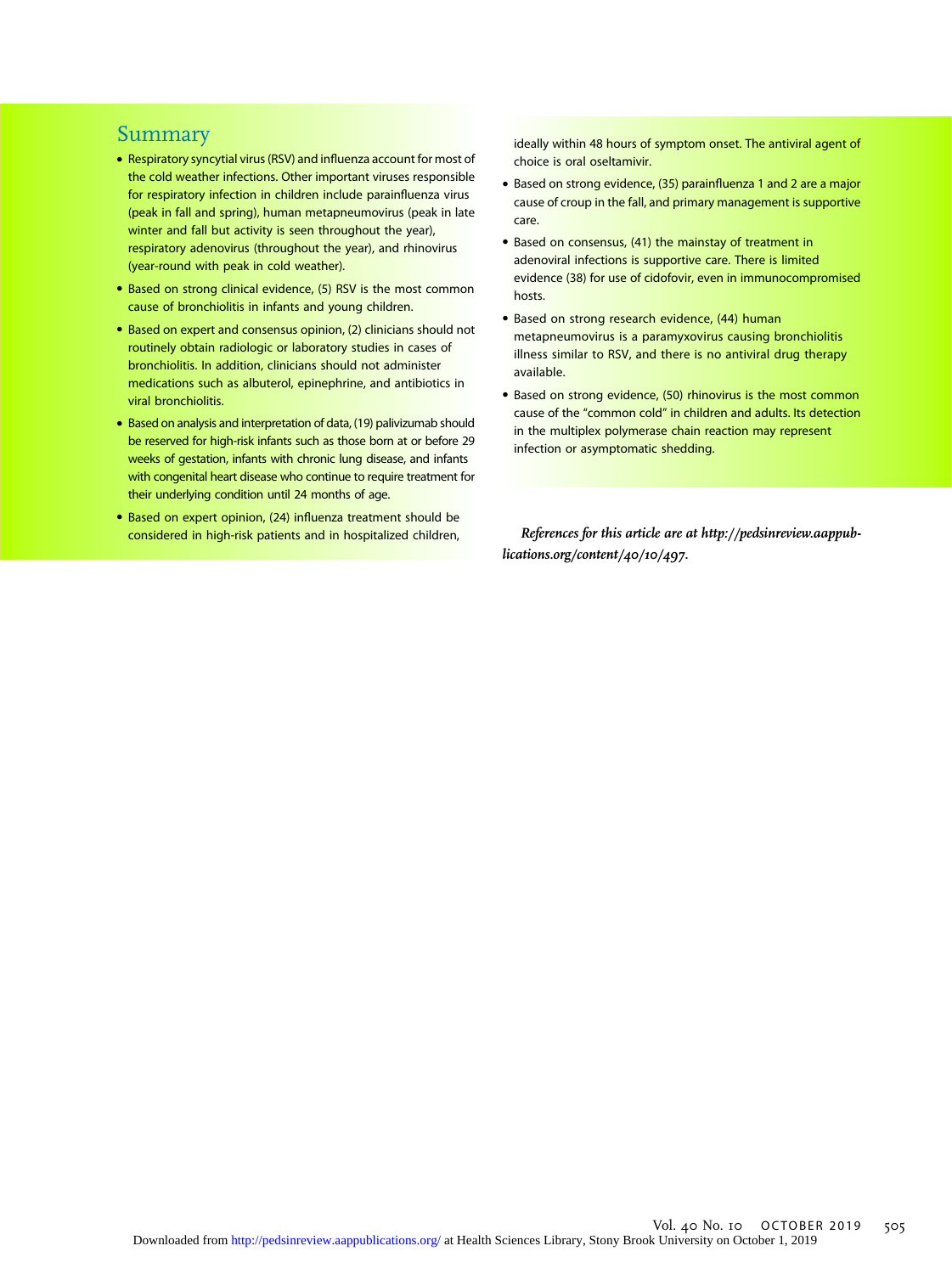# PIR Quiz

Individual CME quizzes are available via the blue CME link under the article title in the Table of Contents of any issue. To learn how to claim MOC points, go to: [http://www.aappublications.org/content/moc-credit.](http://www.aappublications.org/content/moc-credit)

- 1. A 5-week-old boy born at 34 weeks' gestation is brought to the emergency department (ED) by his parents due to a concern of "strange breathing." He has a 1-day history of nasal congestion. His father and 6-year-old brother who live in the home have had a recent upper respiratory tract infection. The family visits a maternal grandmother once a week, and she has recently had a "stomach flu." The baby is noted to have two 15- to 20-second pauses in his breathing while in the ED and is admitted to the hospital. A multiplex PCR from a nasopharyngeal specimen is positive for respiratory syncytial virus (RSV). Which of the following transmission mechanisms is most likely responsible for the RSV infection in this patient?
	- A. Direct contact with his brother's nasal secretions.
	- B. Fecal-oral transmission from his grandmother.
	- C. Large airborne particles from his brother.
	- D. Large airborne particles from his father.
	- E. Small airborne particles from his father.
- 2. A previously healthy 4-month-old girl is brought to the ED due to a 3-day history of nasal congestion and increasing cough in the past day. She has felt warm at home and her breastfeeding has progressively decreased during the past day. Her rectal temperature is 100.8°F (38.2°C), respiratory rate is 68 breaths/min, and oxygen saturation on room air is 87%. Bilateral wheezes are heard. After suctioning and supplemental oxygen her oxygen saturation is 96% and her respiratory rate decreases to 48 breaths/min. She is to be admitted to the hospital, which currently has a very high census on the pediatric inpatient service requiring 2 patients to be in the same room (cohorting). Which of the following is the most appropriate next step in management while in the ED?
	- A. Chest radiography.
	- B. Inhaled hypertonic saline therapy.
	- C. Inhaled ribavirin therapy.
	- D. Intravenous methylprednisolone therapy.
	- E. Nasopharyngeal swab for multiplex polymerase chain reaction.

3. A 2-month-old girl born in September at 26 weeks' gestation is in the NICU. She is no longer intubated but is still on supplemental oxygen. She does not have a history of congenital heart disease. Which of the following is the most appropriate active or passive immunization that this patient must receive at this time?

- A. Inactivated influenza vaccine.
- B. Live attenuated influenza vaccine.
- C. Oral adenovirus vaccine.
- D. Palivizumab prophylaxis.
- E. Ribavirin prophylaxis.

# REQUIREMENTS: Learners

can take Pediatrics in Review quizzes and claim credit online only at: [http://](http://pedsinreview.org) [pedsinreview.org](http://pedsinreview.org).

To successfully complete 2019 Pediatrics in Review articles for AMA PRA Category 1 Credit<sup>TM</sup>, learners must demonstrate aminimum performance level of 60% or higher on this assessment. If you score less than 60% on the assessment, you will be given additional opportunities to answer questions until an overall 60% or greater score is achieved.

This journal-based CME activity is available through Dec. 31, 2021, however, credit will be recorded in the year in which the learner completes the quiz.



2019 Pediatrics in Review now is approved for a total of 30 Maintenance of Certification (MOC) Part 2 credits by the American Board of Pediatrics through the AAP MOC Portfolio Program. Complete the first 10 issues or a total of 30 quizzes of journal CME credits, achieve a 60% passing score on each, and start claiming MOC credits as early as October 2019. To learn how to claim MOC points, go to: [http://](http://www.aappublications.org/content/moc-credit) [www.aappublications.org/](http://www.aappublications.org/content/moc-credit) [content/moc-credit.](http://www.aappublications.org/content/moc-credit)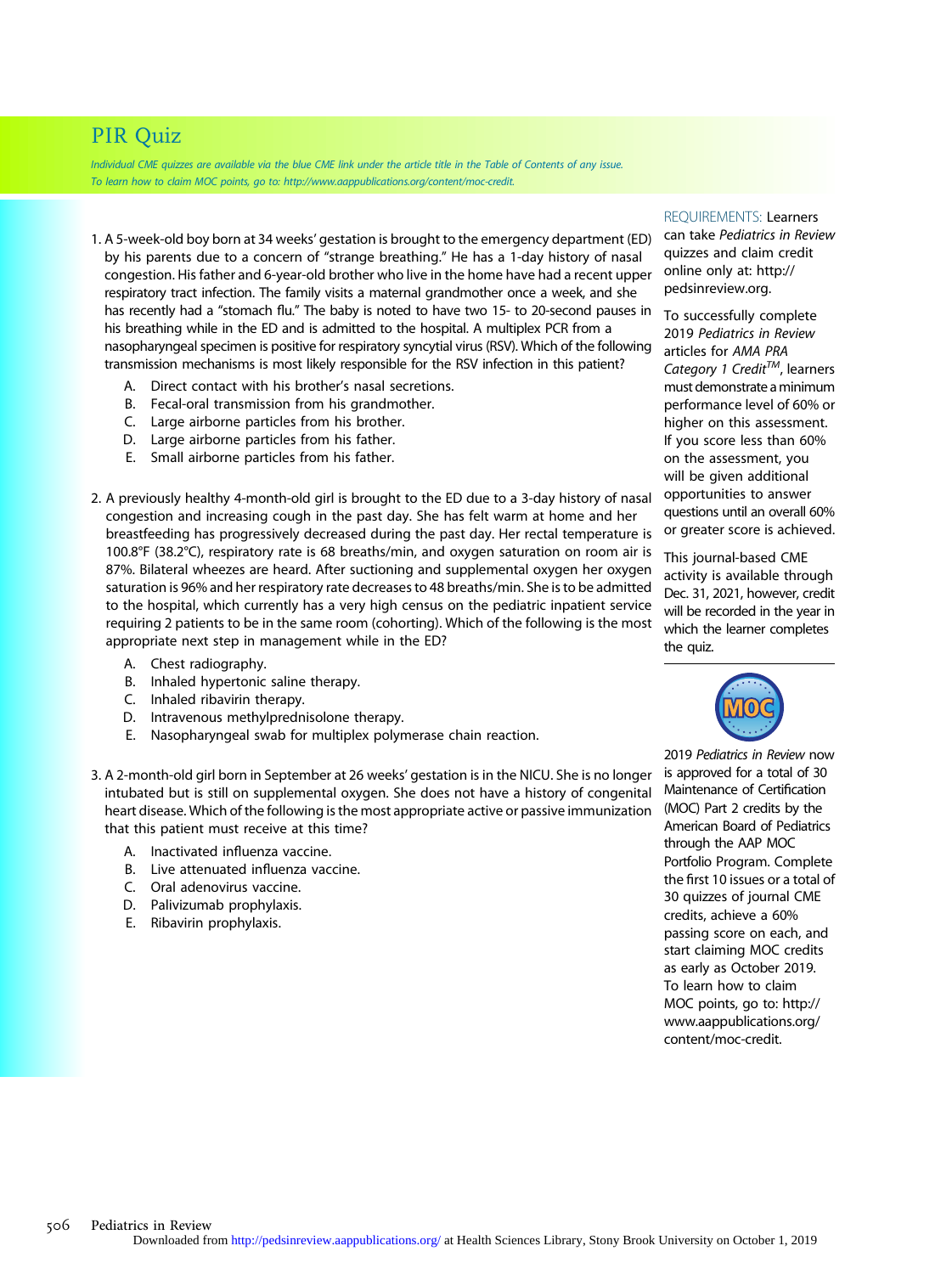- 4. A previously healthy 6-month-old boy presents to the ED with a 2-day history of fever, nasal congestion, worsening cough, decreased activity, and posttussive emesis. Mom states that he is not breastfeeding well and his urine output has decreased. He appears ill but not lethargic. His temperature is 102.4°F (39.1°C), he is tachypneic with subcostal retractions, and his oxygen saturation on room air is 88%. Breath sounds are equal on the right and left with no crackles or wheezes. He is started on supplemental oxygen and his oxygen saturation increases to 94% and his respiratory distress improves. A rapid antigen assay is positive for influenza A. He is admitted to the hospital and is started on intravenous hydration in addition to continuing supplemental oxygen. Which of the following is the most appropriate next step in management?
	- A. Chest radiography.
	- B. Inhaled albuterol therapy.
	- C. Inhaled zanamivir therapy.
	- D. Intravenous vancomycin and ceftriaxone therapy.
	- E. Oral oseltamivir therapy.
- 5. A 9-month-old boy presents to the office in September for a health supervision visit. He was born at 38 weeks' gestation and was noted to have a small ventricular septal defect at 2 weeks of age. He has been followed by pediatric cardiology and has not required surgical repair and is taking no medications. At his last visit to the pediatric cardiologist, mom was told that her son would probably not need surgery because the ventricular septal defect would most likely close spontaneously. He is growing and developing well. His examination findings are normal except for a grade 2 systolic murmur on heart examination. The boy has no allergies, but his 7-year-old sister is allergic to eggs. Which of the following is the most appropriate next step in management?
	- A. Chemoprophylaxis with oseltamivir from November to April.
	- B. Chemoprophylaxis with zanamivir if he is exposed to influenza.
	- C. Inactivated influenza vaccine.
	- D. Live attentuated influenza vaccine.
	- E. Palivizumab therapy.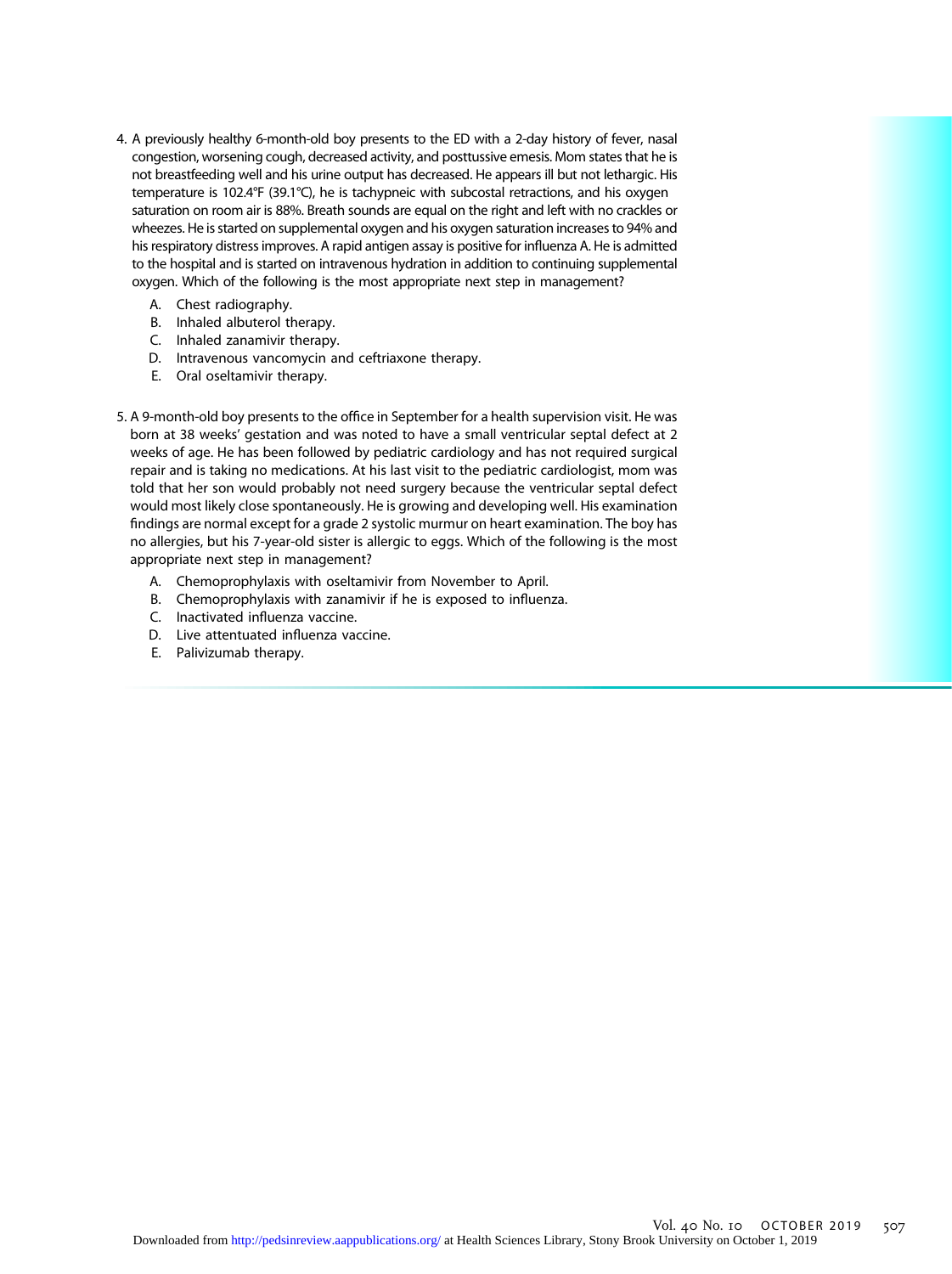# **Cold Weather Viruses**

### DOI: 10.1542/pir.2018-0237 *Pediatrics in Review* 2019;40;497 Asif Noor, Theresa Fiorito and Leonard R. Krilov

| <b>Updated Information &amp;</b><br><b>Services</b> | including high resolution figures, can be found at:<br>http://pedsinreview.aappublications.org/content/40/10/497                                                                                                                                                                                                                                       |
|-----------------------------------------------------|--------------------------------------------------------------------------------------------------------------------------------------------------------------------------------------------------------------------------------------------------------------------------------------------------------------------------------------------------------|
| <b>References</b>                                   | This article cites 47 articles, 10 of which you can access for free at:<br>http://pedsinreview.aappublications.org/content/40/10/497.full#ref-li<br>$st-1$                                                                                                                                                                                             |
| <b>Subspecialty Collections</b>                     | This article, along with others on similar topics, appears in the<br>following collection(s):<br><b>Community Pediatrics</b><br>http://classic.pedsinreview.aappublications.org/cgi/collection/commu<br>nity_pediatrics_sub<br><b>Infectious Disease</b><br>http://classic.pedsinreview.aappublications.org/cgi/collection/infecti<br>ous diseases sub |
| Permissions & Licensing                             | Information about reproducing this article in parts (figures, tables) or<br>in its entirety can be found online at:<br>https://shop.aap.org/licensing-permissions/                                                                                                                                                                                     |
| <b>Reprints</b>                                     | Information about ordering reprints can be found online:<br>http://classic.pedsinreview.aappublications.org/content/reprints                                                                                                                                                                                                                           |